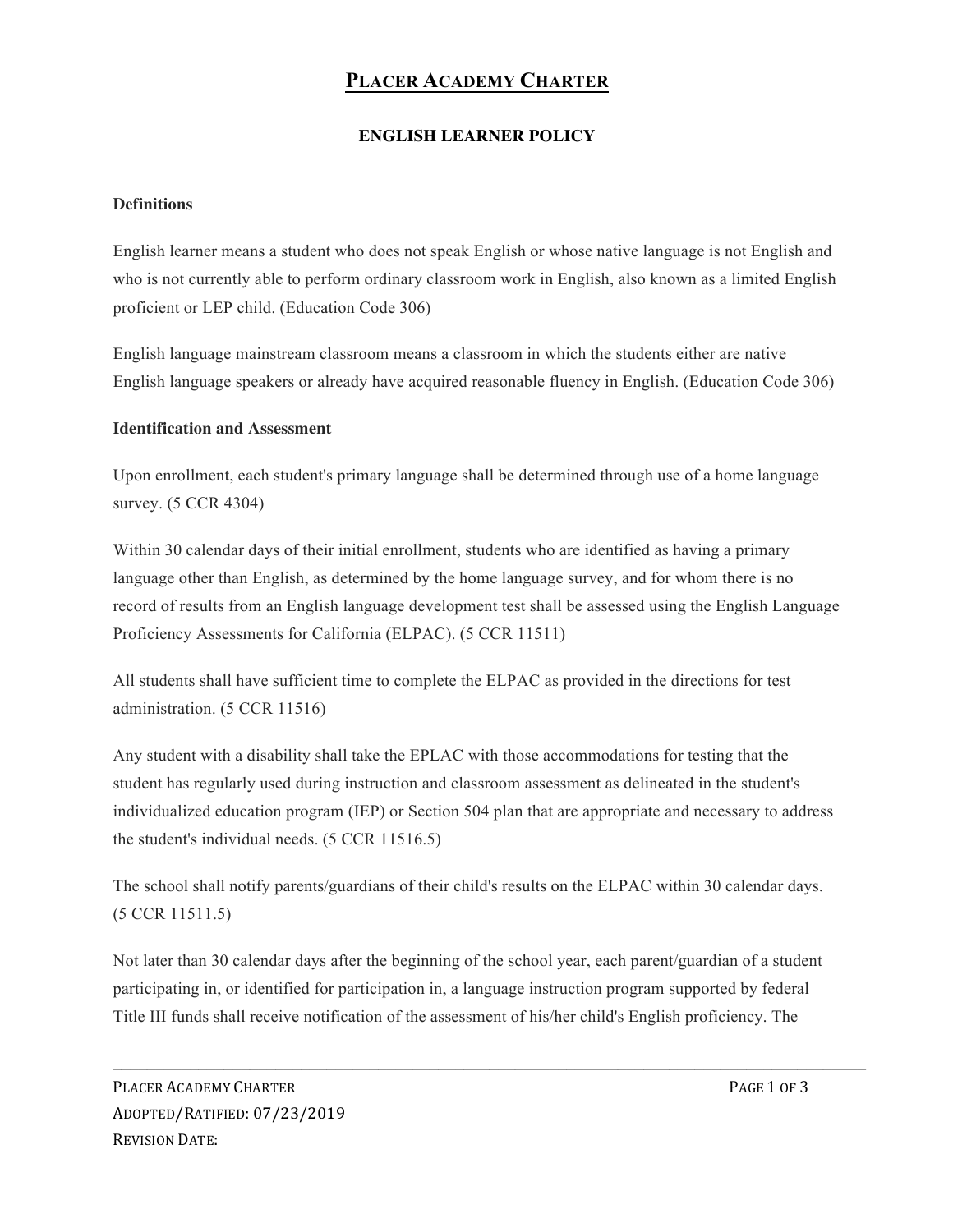notice shall include all of the following: (Education Code 440;20 USC 6312)

- 1. The reason for the student's classification as English language learner
- 2. The level of English proficiency
- 3. A description of the program for English language development instruction, including a description of all of the following:
	- The manner in which the program will meet the educational strengths and needs of the student.
	- The manner in which the program will help the student develop his/her English proficiency and meet age-appropriate academic standards.
	- Where the student has been identified for special education, the manner in which the program meets the requirements of the student's IEP.

Parent/guardians also shall be notified of the results of any reassessments. (Education Code 52164.3)

## **Reclassification/Redesignation**

The school shall continue to provide additional and appropriate educational services to English language learners for the purposes of overcoming language barriers until the English language learners have: (5CCR 11302)

- 1. Demonstrated English language proficiency comparable to that of the school's average native English language speakers
- 2. Recouped any academic deficits which may have been incurred in other areas of the core curriculum as a result of language barriers

English language learners shall be redesignated as fluent English proficient when they are able to comprehend, speak, read and write English well enough to receive instruction in the regular program and make academic progress at a level substantially equivalent to that of students of the same age or grade whose primary language is English and who are in the regular course of study. (Education Code 52164.6)

The following criteria shall be used to determine whether an English language learner shall be reclassified as fluent English proficient:(5CCR 11303)

1. Assessment of English language proficiency utilizing the ELPAC as the primary criterion, and objective assessment of the student's English reading and writing skills

**\_\_\_\_\_\_\_\_\_\_\_\_\_\_\_\_\_\_\_\_\_\_\_\_\_\_\_\_\_\_\_\_\_\_\_\_\_\_\_\_\_\_\_\_\_\_\_\_\_\_\_\_\_\_\_\_\_\_\_\_\_\_\_\_\_\_\_\_\_\_\_\_\_\_\_\_\_\_\_\_\_\_\_\_\_\_\_\_**

2. Participation of the student's classroom teacher and any other certificated staff with direct